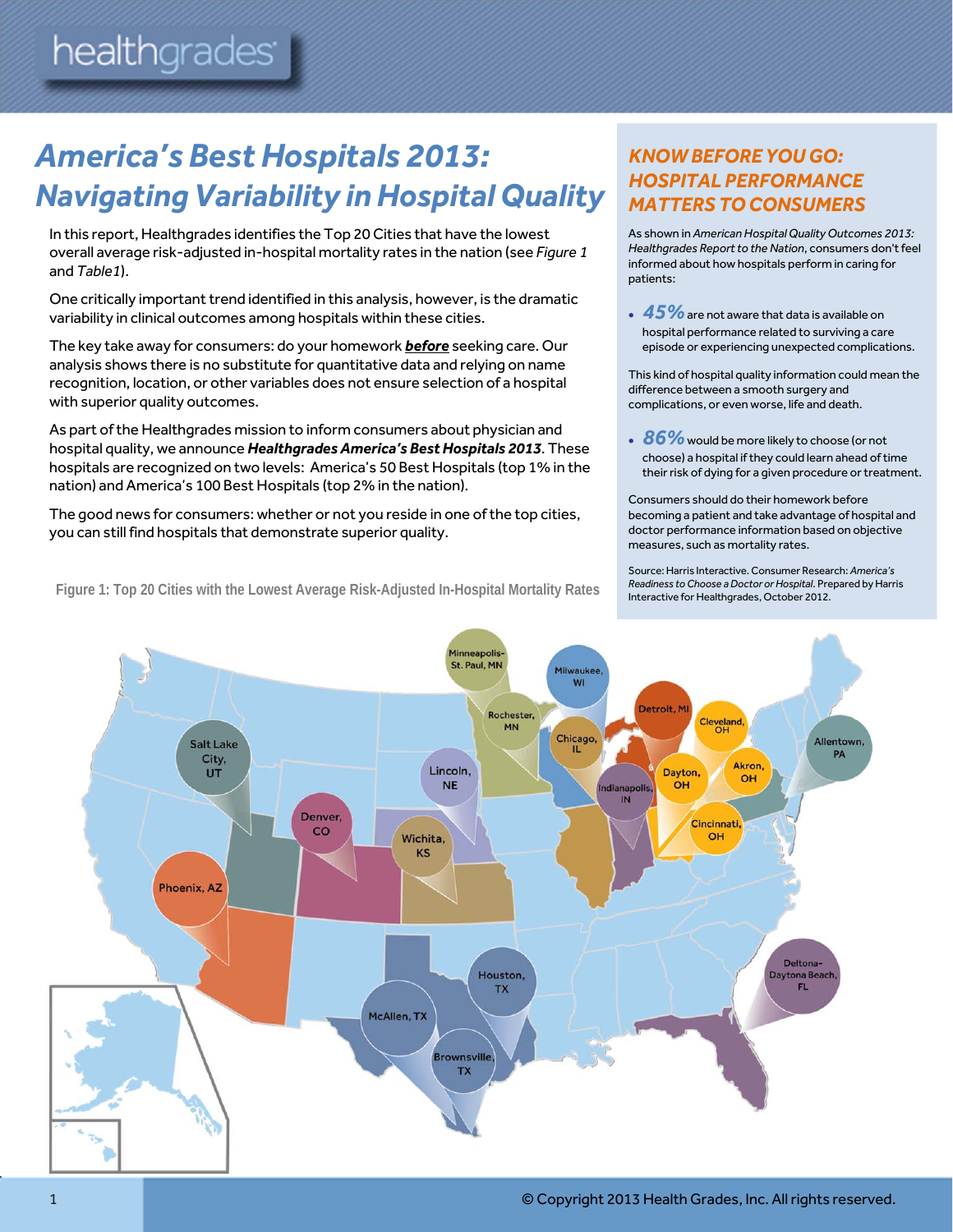# *Identifying the Best*

Healthgrades names its America's Best Hospitals by starting with a review of the hospitals who make up the Distinguished Hospitals for Clinical Excellence™—the top 5% in the nation. This achievement recognizes performance over a broad set of conditions and procedures. These hospitals must have been evaluated in 19 of 27 different conditions and procedures to be eligible for this distinction.

Once each condition or procedure is evaluated and stratified into one of three performance categories (5-star, 3-star, and 1-star), Healthgrades calculates the average of those ratings for each hospital. This year, 262 hospitals with the highest average were recognized as Distinguished Hospitals for Clinical Excellence (DHA-CE). This group of hospitals is then *eligible* to be considered for the Healthgrades America's Best Hospital designation.

Next, we turn our attention to the "test of time" to determine which of those eligible hospitals showed superior performance consistently *year after year.* We recognize the hospitals achieving clinical excellence consistently over time as *Healthgrades America's Best Hospitals 2013*, for their overall excellence and yearover-year performance.

This premier distinction provides a measure of confidence for consumers. Their exceptional performance reflects a dedication and approach to quality, which is present across the organization and is demonstrated in clinical outcomes.

*America's 50 Best Hospitals 2013* are recognized as the top 1% of hospitals in the nation. The 2013 award recipients provided overall clinical excellence across a broad spectrum of conditions and procedures consistently for at least seven consecutive years.

*America's 100 Best Hospitals 2013* are recognized as the top 2% of hospitals in the nation for exhibiting clinical excellence for at least four consecutive years. More information on the methodology to determine these hospitals is available in the *Healthgrades Methodologies* section below.

# *America's Top Cities: Variability and What It Means*

America's Top 20 Cities have the lowest overall average risk-adjusted in-hospital mortality rates in the nation using data from 2005-2011 (see *Figure 1* and *Table 1*).1

Below, we highlight four of the Top 20 Cities, America's Best Hospitals located within each city, and most importantly, what variation in hospital quality may mean to residents of these cities. On average, hospitals in each city profiled had lower risk-adjusted in-hospital mortality rates across 16 conditions and procedures and across time as compared to the national average  $(6.52\%)$ .<sup>2</sup>

## *Dayton, OH*

Dayton, Ohio is recognized as a Top City by Healthgrades based on its consistently low average risk-adjusted in-hospital mortality rate. Specifically, the overall average risk-adjusted in-hospital mortality rate for the eight hospitals in the Dayton, Ohio area was 4.68% across 16 conditions and procedures evaluated.



Healthgrades **America's Best Hospitals** 

From 2009 through 2011, if all other hospitals performed at the level of America's 100 Best Hospitals:



Statistics are based on Healthgrades analysis of MedPAR data for years 2009 through 2011 and represent three-year estimates for Medicare patients only.

*Table 1: America's Top 20 Cities by Average Risk-Adjusted In-Hospital Mortality Rate (as measured across 16 risk-adjusted procedures and conditions over five years of data)* 

| <b>America's Top 20 Cities</b><br>(Core Base Statistical Area) | <b>In-Hospital</b><br><b>Mortality</b><br>Rate |
|----------------------------------------------------------------|------------------------------------------------|
| Dayton, OH                                                     | 4.68%                                          |
| Phoenix-Mesa-Glendale, AZ                                      | 4.70%                                          |
| Milwaukee-Waukesha-West Allis, WI                              | 4.84%                                          |
| Cincinnati-Middletown, OH-KY-IN                                | 4.89%                                          |
| Deltona-Daytona Beach-Ormond<br>Beach, FL                      | 5.13%                                          |
| Salt Lake City, UT                                             | 5.25%                                          |
| Houston-Sugar Land-Baytown, TX                                 | 5.28%                                          |
| Cleveland-Elyria-Mentor, OH                                    | 5.28%                                          |
| Minneapolis-St. Paul-Bloomington,<br>MN-WI                     | 5.30%                                          |
| Indianapolis-Carmel, IN                                        | 5.33%                                          |
| Detroit-Warren-Livonia, MI                                     | 5.34%                                          |
| Rochester, MN                                                  | 5.36%                                          |
| Wichita, KS                                                    | 5.41%                                          |
| McAllen-Edinburg-Mission, TX                                   | 5.43%                                          |
| Lincoln, NE                                                    | 5.44%                                          |
| Akron, OH                                                      | 5.44%                                          |
| Denver-Aurora-Broomfield, CO                                   | 5.45%                                          |
| Chicago-Joliet-Naperville, IL-IN-WI                            | 5.45%                                          |
| Allentown-Bethlehem-Easton, PA-NJ                              | 5.47%                                          |
| Brownsville-Harlingen, TX                                      | 5.51%                                          |

 $^{\rm 1}$  Census Based Statistical Areas (CBSAs) included in the Top Cities analysis had to have a minimum of four hospitals and at least one DHACE-eligible hospital.

<sup>&</sup>lt;sup>2</sup> See *Table 2* for a list of Healthgrades mortality-rate based conditions and procedures. Neurosurgery and Coronary Interventional Procedures are not included in the Top Cities mortality rate calculations.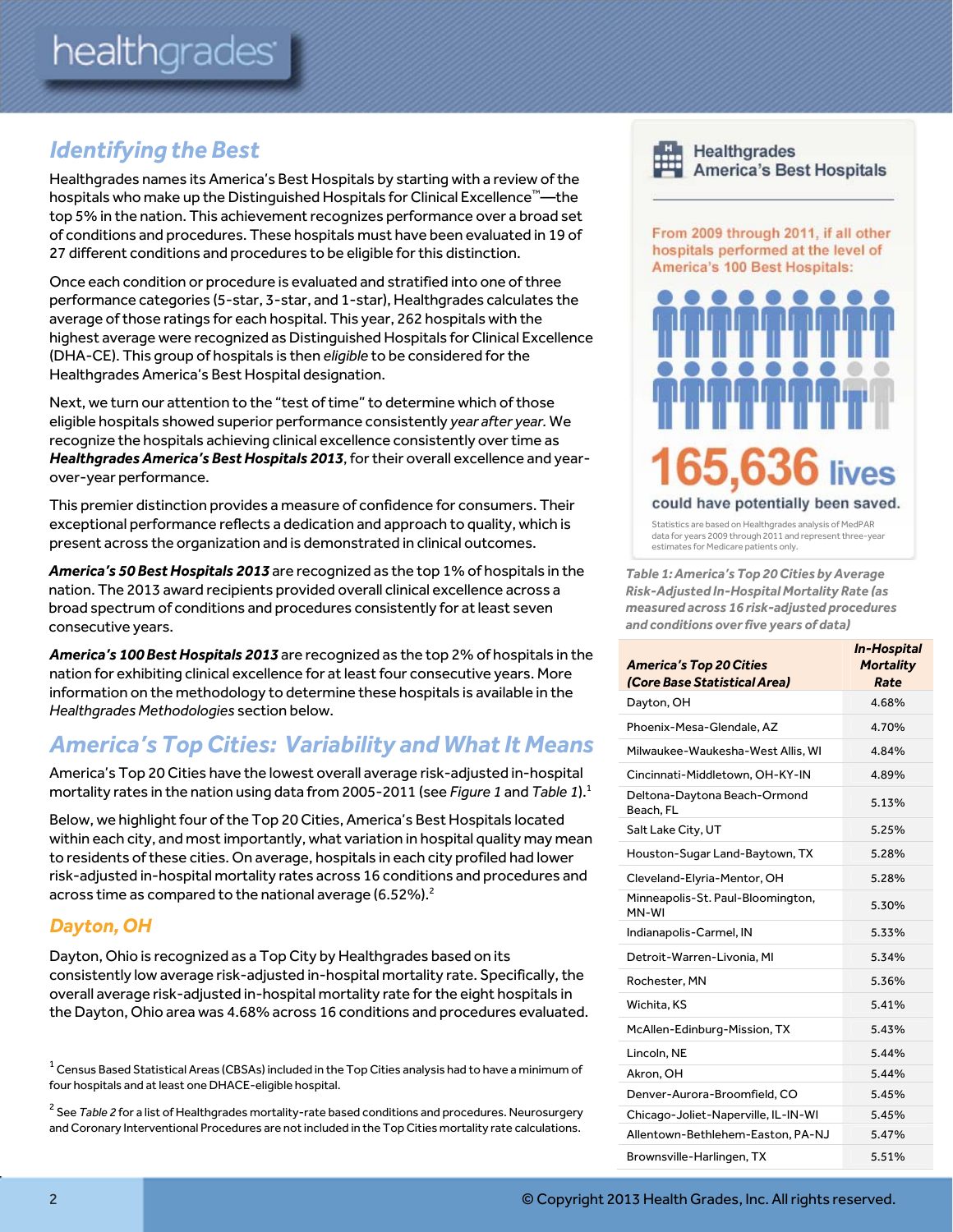In the Dayton, Ohio area, one hospital was recognized as one of America's 50 Best Hospitals. Healthgrades recognizes *Grandview Medical Center* with this distinction, placing them among the top 1% of hospitals nationwide for providing overall clinical excellence for at least seven consecutive years.

#### *Pneumonia: How Quality Varies in Dayton, Ohio Area Hospitals*

Healthgrades evaluated seven hospitals in the Dayton, Ohio area for treating patients with Pneumonia. Risk-adjusted in-hospital mortality rates ranged from 0.73% on the low end to 4.57% on the high end, reflecting more than a *six-fold* difference in mortality rates. *Grandview Medical Center* was one of three hospitals in the area with statistically better than expected (5-stars) clinical outcomes for treating Pneumonia.

## *Phoenix, Arizona*

Phoenix, Arizona is recognized by Healthgrades as a Top City based on its consistently low average risk-adjusted in-hospital mortality rate. Specifically, the overall average risk-adjusted in-hospital mortality rate for the 35 hospitals in the Phoenix-Mesa-Glendale, Arizona area was 4.70% across 16 conditions and procedures evaluated.

In the Phoenix, Arizona area, one out of seven eligible hospitals is recognized as one of America's Best Hospitals. We congratulate *Mayo Clinic* on its achievement as one of America's 50 Best Hospitals. This distinction places them among the top 1% of hospitals nationwide for providing overall clinical excellence for at least seven consecutive years.

#### *Heart Attack Treatment: How Quality Varies in Phoenix Area Hospitals*

Healthgrades evaluated 25 hospitals in the Phoenix area for treating Heart Attack patients and found that risk-adjusted in-hospital mortality rates ranged from 1.68% on the low end to 10.37% on the high end.

This means that some Phoenix area residents experienced a mortality rate up to six times higher than other residents did, depending on whether they were taken to the lowest-performing hospital versus the highest-performing hospital. *Mayo Clinic* was one of five hospitals that performed better than expected (5-stars) in treating Heart Attack.

#### *Cincinnati, Ohio*

Cincinnati, Ohio is recognized as a Top City based on its consistently low average risk-adjusted in-hospital mortality rate. Specifically, the overall average riskadjusted in-hospital mortality rate among the 22 hospitals in the Cincinnati-Middletown, Ohio-Kentucky-Indiana area was 4.89% across 16 conditions and procedures.

In the Cincinnati area, all three eligible hospitals are recognized as being among America's 50 Best Hospitals. Healthgrades recognizes *St. Elizabeth Edgewood*, *Christ Hospital*, and *Bethesda North Hospital* with this distinction, placing them among the top 1% of hospitals nationwide for providing overall clinical excellence for at least seven consecutive years.

These hospitals showed exceptional performance in many areas across several specialty lines; however, here we discuss how well these hospitals treated Respiratory Failure, Heart Failure, and Chronic Obstructive Pulmonary Disease, and the variability of performance within each.

#### **How We Measure Quality**

Healthgrades measures quality based on outcomes; that is, the clinical care patients received. We measure:



Mortality rates: Did patients die during or after their care?



**Complication rates:** Did patients experience unexpected issues during their hospital stay?

# *HEALTHGRADES HOSPITAL PERFORMANCE RATINGS*

Healthgrades groups hospital performance into three performance categories:

 *5-stars* Clinical outcomes are statistically *better than expected*

 *3-stars* Clinical outcomes are statistically *as expected*

 *1-star* Clinical outcomes are statistically *worse than expected* 

# *HOW YOU CAN BE CONFIDENT YOU ARE GETTING THE VERY BEST HOSPITAL CARE*

To stay informed and prepared as a healthcare consumer—before you become a patient—we urge you to:

- Research and review healthcare quality information.
- Collect information about hospital performance on specific conditions and procedures.
- Learn about important quality measures and what they mean.
- Compare specific hospitals and physicians.
- Use quality information to make an informed decision.

*Compare and Find High-Quality Hospitals in Your Area www.healthgrades.com/find-a-hospital*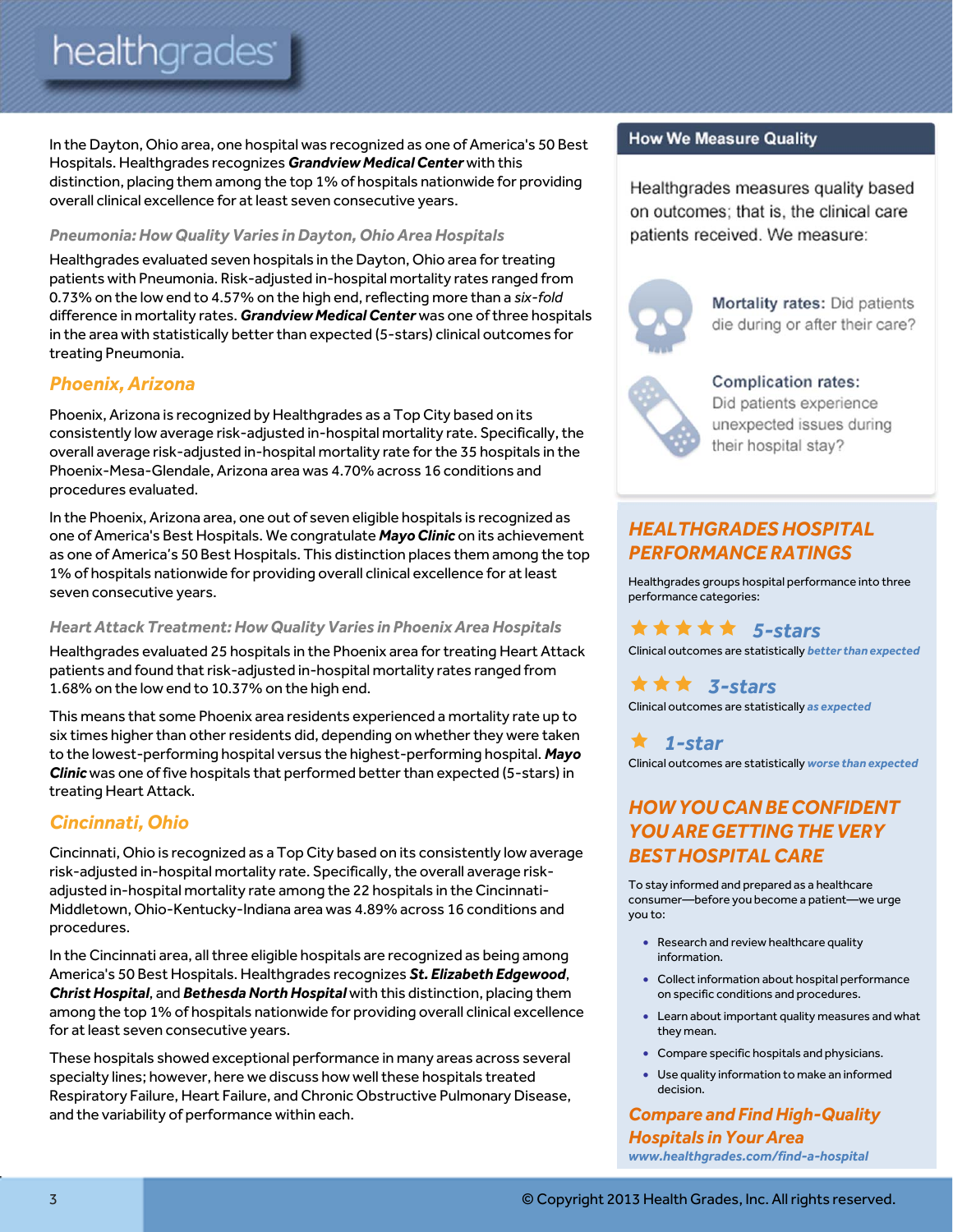#### *Respiratory Failure: How Quality Varies in Cincinnati Area Hospitals*

Healthgrades evaluated 19 hospitals in the Cincinnati, Ohio area for their performance in treating Respiratory Failure. Risk-adjusted in-hospital mortality rates for these 19 hospitals ranged from 2.4% on the low end to 31.8% on the high end, which is a more than a *13-fold* difference in the risk of death. *St. Elizabeth Edgewood* was one of 10 hospitals that performed better than expected (5-stars) in treating this condition.

#### *Heart Failure: How Quality Varies in Cincinnati Area Hospitals*

Healthgrades evaluated eight hospitals in the Cincinnati area for treating Heart Failure. Risk-adjusted in-hospital mortality rates for these eight hospitals ranged from 1.3% on the low end to 2.2% on the high end. *Christ Hospital* was one of seven hospitals that performed better than expected (5-stars) in treating Heart Failure patients.

#### *Chronic Obstructive Pulmonary Disease: How Quality Varies in Cincinnati Area Hospitals*

Healthgrades evaluated eight hospitals in the city of Cincinnati, Ohio area for their treatment of Chronic Obstructive Pulmonary Disease. Risk-adjusted in-hospital mortality rates for these eight hospitals ranged from 0.6% on the low end to 1.6% on the high end, which is more than a *two-fold* difference in risk of death. *Bethesda North Hospital* was one of six hospitals that performed better than expected (5 stars) in providing care for this condition.

#### *Minneapolis-St. Paul, Minnesota*

Healthgrades recognizes Minneapolis-St. Paul, Minnesota as a Top City based on its consistently low average risk-adjusted in-hospital mortality rates. Specifically, the overall average risk-adjusted in-hospital mortality rate was 5.30% among the 28 hospitals in the Minneapolis-St. Paul-Bloomington, MN-WI area across 16 conditions and procedures.

In the Minneapolis-St. Paul-Bloomington area, only one out of four eligible hospitals is recognized as one of America's 50 Best Hospitals. *North Memorial* is recognized with this distinction, placing them among the top 1% of hospitals nationwide for providing overall clinical excellence for at least seven consecutive years.

#### *Stroke: How Quality Varies in Minneapolis-St. Paul Area Hospitals*

Healthgrades evaluated 19 hospitals in the Minneapolis-St. Paul-Bloomington area for treating Stroke. Risk-adjusted in-hospital mortality rates ranged from 1.3% on the low end to 10.8% on the high end, which is more than an *eight-fold* difference in the risk of death. *North Memorial* was one of five hospitals that performed better than expected (5-stars) in caring for patients with this condition.

## *AMERICANS UNDERSTAND THE IMPORTANCE OF QUALITY CARE*

New complementary research, conducted online among more than 2,000 U.S. adults by Harris Interactive on behalf of Healthgrades, demonstrates Americans' understanding of the importance of accessing quality care.

• In an actual emergency, **81%** of adults surveyed would *ask an ambulance driver to take them to the better hospital* even though it was further away if, prior to the emergency, they learned that their chance of survival was significantly better there.

And if they had to choose, an overwhelming:

 *85%*of adults surveyed would *select a surgeon they did not know at a hospital with an excellent track record for patient safety, low complications, and mortality rates* rather than choose a surgeon they know and trust at a hospital with poor track record for patient safety, complications, and mortality rates.

Source: Harris Interactive. Consumer Research January update. Harris Interactive conducted this survey online, on behalf of Healthgrades, from January 29-31, 2013, within the United States, among 2,109 adults ages 18 and older. This online survey is not based on a probability sample and therefore no estimate of theoretical sampling error can be calculated.

# *TEACHING OR NON-TEACHING: WHAT IS YOUR PREFERENCE?*

A teaching hospital is part of a medical school. Teaching hospitals conduct research and train medical students to be doctors.

At teaching hospitals, you may have access to cuttingedge research, clinical trials, and studies you couldn't get elsewhere. Keep in mind, senior medical students will likely treat you. However, the medical students are supervised by doctors. Although several different doctors will be taking care of you, they will care for you as a team.

In most cases, three doctors are scrutinizing your care plan and someone is on call round the clock. Discuss your preference for a teaching or non-teaching hospital with your doctor.

Healthgrades determines teaching hospital status based on the American Hospital Association Survey and Healthcare Cost and Utilization Project (HCUP) Nationwide Inpatient Sample stratification system.

A hospital is considered to be a teaching hospital if it has an AMA (American Medical Association) approved residency program, is a member of the COTH (Council of Teaching Hospitals), or has a ratio of full-time equivalent interns and residents to beds of 0.25 or higher.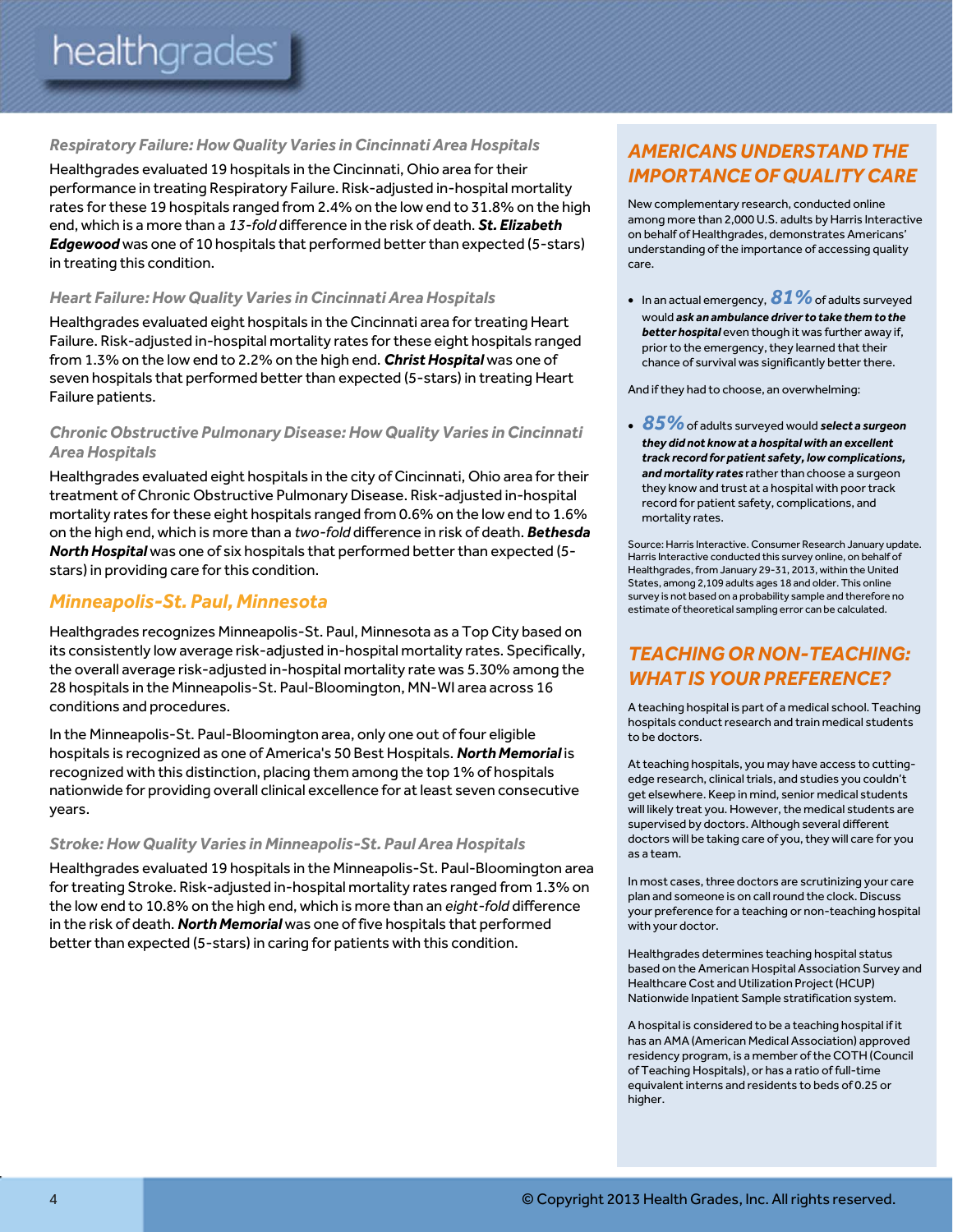# *America's Best Hospitals Represent a Variety of Hospitals in the United States*

America's hospitals vary in their size, teaching status, and whether they are for or not for profit. Healthgrades compared the makeup and concentration of U.S. hospitals by the above factors and then compared those hospitals achieving our designations of Distinguished Hospital for Clinical Excellence and America's 50 and 100 Best Hospitals.

The recipients of the America's Best Hospitals achievement represent the diverse landscape of healthcare facilities and include each type and size of institution. The result of the comparison, while intriguing, emphasizes that assumptions can't be made with regard to hospital performance. Ultimately, hospital performance is unique to the organization and should be assessed based on the individual hospital.

## *Hospital Teaching Status: Teaching or Non-Teaching*

*Figure 2* shows that from 2009-2011, 74% (3,285) of all hospitals across the United States were teaching hospitals. Interestingly, there is a significantly higher concentration of teaching hospitals across Healthgrades DHA-CE award recipients when compared to all hospitals, but there were no statistically significant differences when comparing America's Best Hospitals to DHA-CE recipients.



**Figure 2: Hospital Teaching Status for Healthgrades America's Best Hospitals (A50B, A100B), Distinguished Hospital Award for Clinical Excellence (DHA-CE) Recipients, and All Other Hospitals** 

> \*Chi-square tests showed the difference between DHA-CE and All Hospitals as statistically significant at the p<.05 level. Note: In the "All Hospitals" group, teaching status for 71 of the 4,441 hospitals evaluated was missing.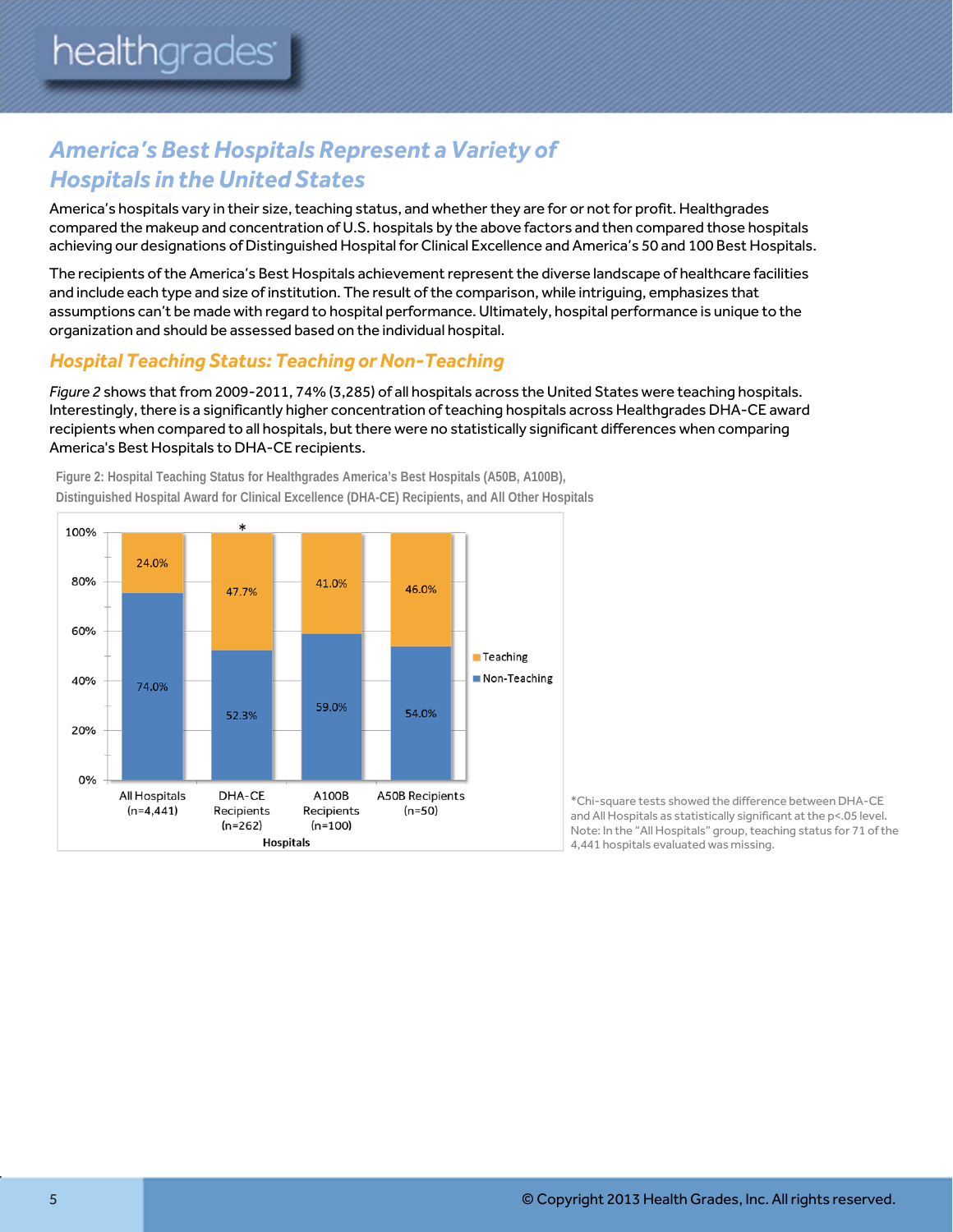## *Ownership Status: Non-Profit Versus For-Profit*

From 2009-2011, among all hospitals across the nation, 83.7% (3,718) were non-profit. Clinical Award hospitals as a rule were more likely to be a non-profit hospital at an even higher rate than the national composition (see *Figure 3*).

**Figure 3: Hospital Ownership Status for Healthgrades America's Best Hospitals (A50B, A100B), Distinguished Hospital Award for Clinical Excellence (DHA-CE) Recipients, and All Other Hospitals** 



\*Chi-square tests showed the differences between DHA-CE and All Hospitals as statistically significant at the p<.05 level.

## *Hospital Size: Large, Medium or Small*

Hospital size seems to be a factor in achieving distinguished performance across a broad spectrum of care. Large hospitals, as a group, were three times more likely to be recognized as award recipients and they received a significantly greater percentage of awards than medium- and small-size hospitals (see *Figure 4)*. Healthgrades determined hospital size using the Healthcare Cost and Utilization Project (HCUP) Nationwide Inpatient Sample hospital size-stratification categories.



**Figure 4: Hospital Size for Healthgrades America's Best Hospitals (A50B, A100B), Distinguished Hospital Award for Clinical Excellence (DHA-CE) Recipients, and All Other Hospitals** 

> \*Chi-square tests showed the differences between DHA-CE and All Hospitals as statistically significant at the p<.05 level. Note: In the "All Hospitals" group, 17 hospitals had missing data in at least one of the data fields required to make the assignment to a size category.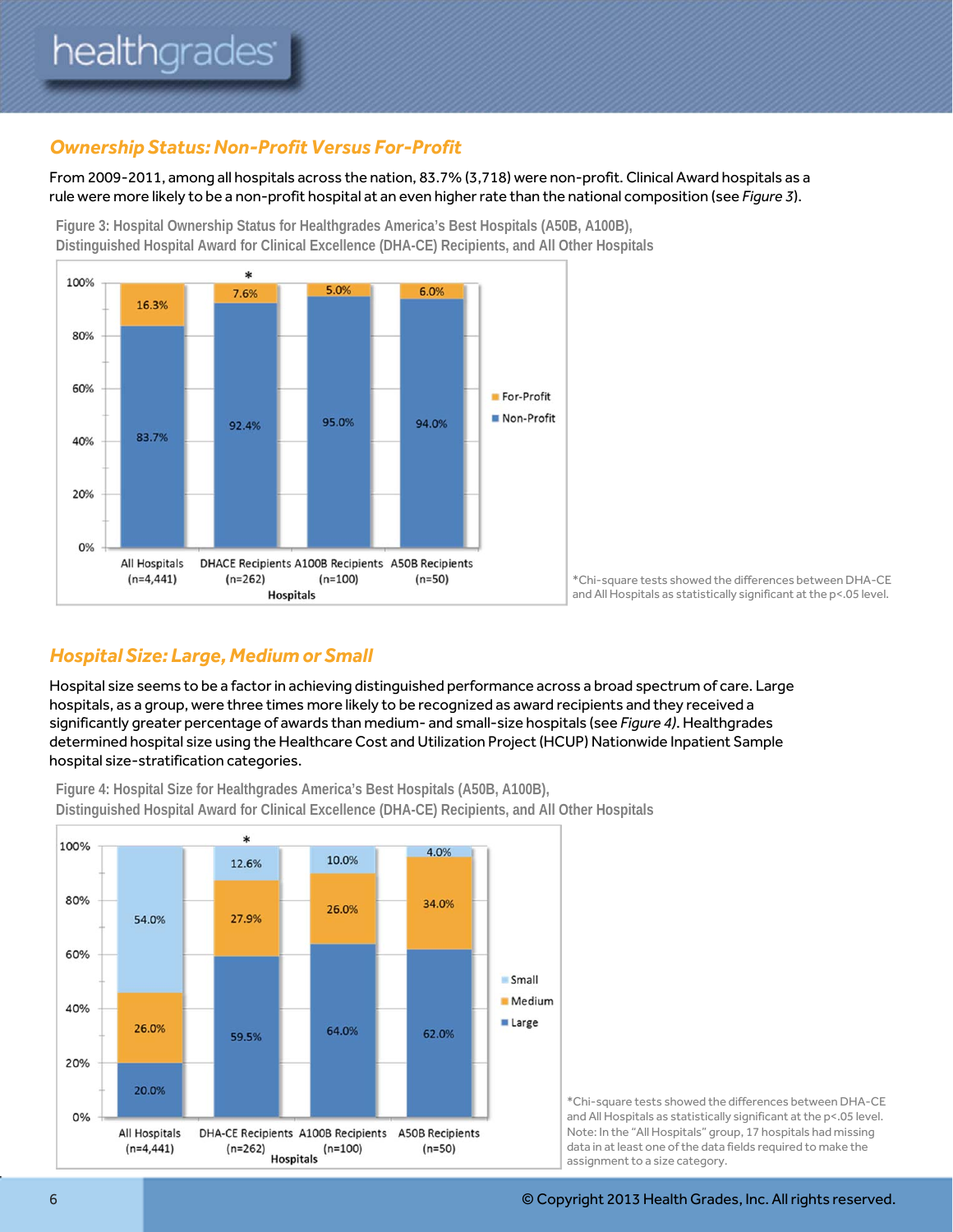# *Healthgrades Methodologies: America's Best Hospitals and Distinguished Hospital Award for Clinical Excellence How Healthgrades Determined America's Best Hospitals*

Healthgrades America's Best Hospitals Award™ recognizes hospitals for consistent clinical excellence by identifying those that received a Healthgrades Distinguished Hospital Award for Clinical Excellence™ for the most consecutive years. Distinguished Hospitals for Clinical Excellence are *eligible* to be a Healthgrades America's Best Hospital.

To identify America's Best Hospitals™, Healthgrades uses the following process:

- *1*. Hospitals that received the Distinguished Hospital Award for Clinical Excellence for at least eight consecutive years are identified.
- *2*. If the number of hospitals identified above was less than 50, then the recipients for the last seven consecutive years were identified and sorted by average z-score from the most recent Distinguished Hospital Award for Clinical Excellence analysis. The average z-score is a statistical measure of hospital quality outcomes. The top hospitals from this list were then added to the list from step 1 above to create a list of America's 50 Best Hospitals for 2013. These hospitals are recognized as the top 1% in the nation for consistent clinical quality.
- *3*. America's 100 Best Hospitals are determined by combining America's 50 Best Hospitals with the next 50 top hospitals on the list of Distinguished Hospitals for Clinical Excellence. These hospitals are recognized as the top 2% in the nation for consistent clinical quality.

### *How Healthgrades Determined the 2013 Distinguished Hospital Award for Clinical Excellence Recipients*

To be eligible for the Healthgrades Distinguished Hospital Award for Clinical Excellence, a hospital had to have been evaluated for its performance in at least 19 of the 27 Healthgrades procedures and conditions, based on Medicare inpatient data from the Centers for Medicare and Medicaid Services Medicare Provider Analysis and Review (MedPAR) database (see *Table 2*).

After creating a list of eligible hospitals that met these criteria, Healthgrades calculated the average star rating and average z-score for each hospital by averaging all of their MedPAR-based star ratings and corresponding z-scores. Hospitals were ranked in descending order by their average star rating, with ties broken by average z-score. The top 262 hospitals on the list were designated to receive the 2013 Distinguished Hospital Award for Clinical Excellence.

**Table 2: Healthgrades Conditions and Procedures Evaluated for Award Eligibility** 

| <b>Mortality-Based Conditions and Procedures by Specialty Area</b>    |                                           |                                              |  |
|-----------------------------------------------------------------------|-------------------------------------------|----------------------------------------------|--|
| <b>Abdominal Aortic Aneurysm Repair</b>                               | <b>Critical Care</b>                      | <b>Heart Attack</b>                          |  |
| Resection/Replacement Abdominal Aorta                                 | Pulmonary Embolism                        | <b>Heart Attack</b>                          |  |
| <b>Cardiac Surgery</b>                                                | Diabetic Acidosis and Coma                | <b>Heart Failure</b>                         |  |
| Coronary Artery Bypass Graft (CABG)                                   | Sepsis                                    | <b>Heart Failure</b>                         |  |
| Valve Repair/Replacement Surgery                                      | <b>Respiratory Failure</b>                | Pulmonary                                    |  |
| <b>Coronary Intervention</b>                                          | <b>Gastrointestinal</b>                   | <b>Chronic Obstructive Pulmonary Disease</b> |  |
| Coronary Interventional Procedures                                    | <b>Bowel Obstruction</b>                  | Pneumonia                                    |  |
| (Angioplasty, Stent)                                                  | <b>Gastrointestinal Bleed</b>             | <b>Neurosurgery</b>                          |  |
| <b>Stroke</b>                                                         | Gastrointestinal Surgeries and Procedures | Neurosurgery                                 |  |
| Stroke                                                                | Pancreatitis                              |                                              |  |
| <b>Complication-Based Conditions and Procedures by Specialty Area</b> |                                           |                                              |  |
| <b>Joint Replacement</b>                                              | <b>Spine Surgery</b>                      | <b>Other Vascular Procedures</b>             |  |
| Hip Replacement                                                       | Back and Neck Surgery (Spinal Fusion)     | Peripheral Vascular Bypass                   |  |
| <b>Total Knee Replacement</b>                                         | Back and Neck Surgery (Except Spinal      | Carotid Surgery                              |  |
| <b>Joint Repair</b>                                                   | Fusion)                                   | <b>Other Procedures</b>                      |  |
| <b>Hip Fracture Treatment</b>                                         |                                           | Gallbladder Surgery                          |  |
|                                                                       |                                           | Prostatectomy                                |  |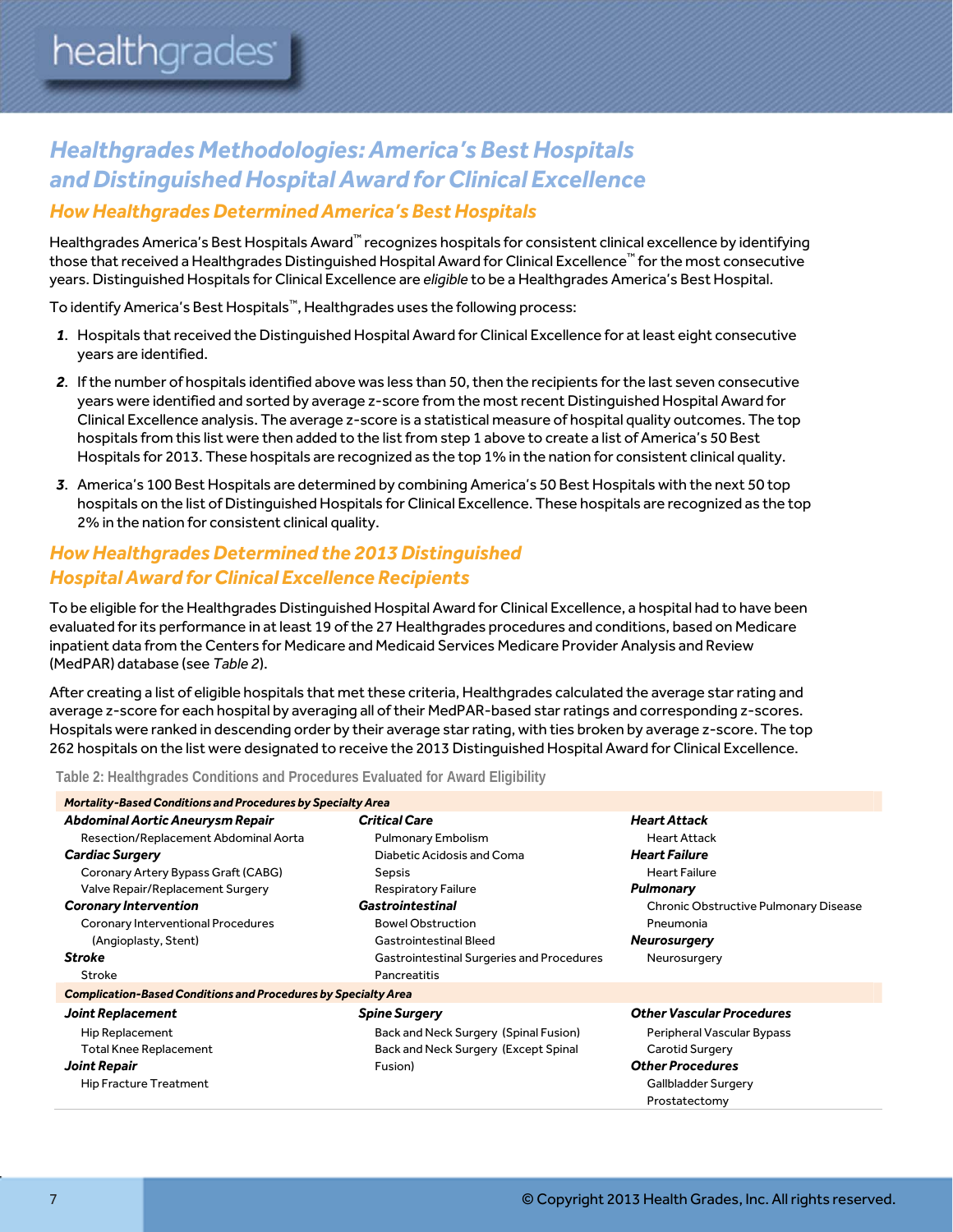# *About Healthgrades*

Since 1998, Healthgrades has collected, reported and explained the importance of health quality outcomes to consumers. We provide consumers with critical information at the time they need it most: when selecting a physician or hospital to care for themselves or family members. In addition, by reporting quality information to the public, Healthgrades is on the forefront of driving high-quality performance by doctors and hospitals.

Over 225 million annual visitors have made the Healthgrades family of web properties the premiere destination for objective, comprehensive, consistent and credible consumer healthcare information.

Healthgrades consumer information includes:

- Risk-adjusted hospital quality outcomes based upon analysis of the Centers for Medicare and Medicaid Services (CMS) MedPAR data.
- Risk-adjusted hospital quality outcomes based upon analysis of All Payer data from hospitals representing 19 states.
- Hospital patient experience metrics based on Hospital Consumer Assessment of Healthcare Providers and Systems (HCAHPS) data.
- Hospital patient safety performance outcomes for 13 indicators of patient safety developed by the Agency for Healthcare Research and Quality.
- $\bullet$  Information on more than 900,000 physicians in all 50 states and the District of Columbia.

Healthgrades awards hospital quality achievements for cohort-specific performance, specialty area performance, and overall best performance in these categories. Detailed performance information, such as cohort-specific outcomes data and quality achievements for individual hospitals may be found at *www.healthgrades.com/find-a-hospital*.

Healthgrades, headquartered in Denver, Colorado, is the leading online resource for comprehensive information about physicians and hospitals. More than 225 million visitors use the Healthgrades websites to search, evaluate, compare, and connect with physicians and hospitals that best meet their treatment needs. Consumers are empowered through use of the Healthgrades proprietary information about clinical outcomes, satisfaction, safety, and health conditions to make more informed healthcare decisions and take action. For more information, please visit *www.healthgrades.com* and *www.bettermedicine.com*.

# *CONTACT INFORMATION*

For questions on your hospital quality data please contact *marketing@healthgrades.com*

For general questions about the report, please contact the author: Sonja Baro Director, Quality Products and Media Office 303.390.2553 *sbaro@healthgrades.com*

For questions related to the report methodology, please contact: Susan Roughton, Ph.D., MHA Director, Quality Measurement Office 303.716.6522 *sroughton@healthgrades.com* 

## *ACKNOWLEDGEMENTS*

*Statistical Analysis:* 

Alex Brown, MPE Harold Taylor, Ph.D.

#### *Editors:*

Sonja Baro Alex Brown, MPE Evan Marks Susan McBratney, Ph.D. Carol Nicholas, MTC Susan Roughton, Ph.D., MHA Harold Taylor, Ph.D.

#### *Publishing:*

Carol Nicholas, MTC

*Healthgrades* 

999 18th Street, Suite 600 Denver, Colorado 80202 *www.healthgrades.com*

#### *BIBLIOGRAPHY*

- Harris Interactive. Consumer Research: America's Readiness to Choose a Doctor or Hospital. Prepared by Harris Interactive for Healthgrades, October 2012.
- Harris Interactive. Consumer Research January update. Harris Interactive conducted this survey online, on behalf of Healthgrades, from January 29- 31, 2013, within the United States, among 2,109 adults ages 18 and older. This online survey is not based on a probability sample and therefore no estimate of theoretical sampling error can be calculated.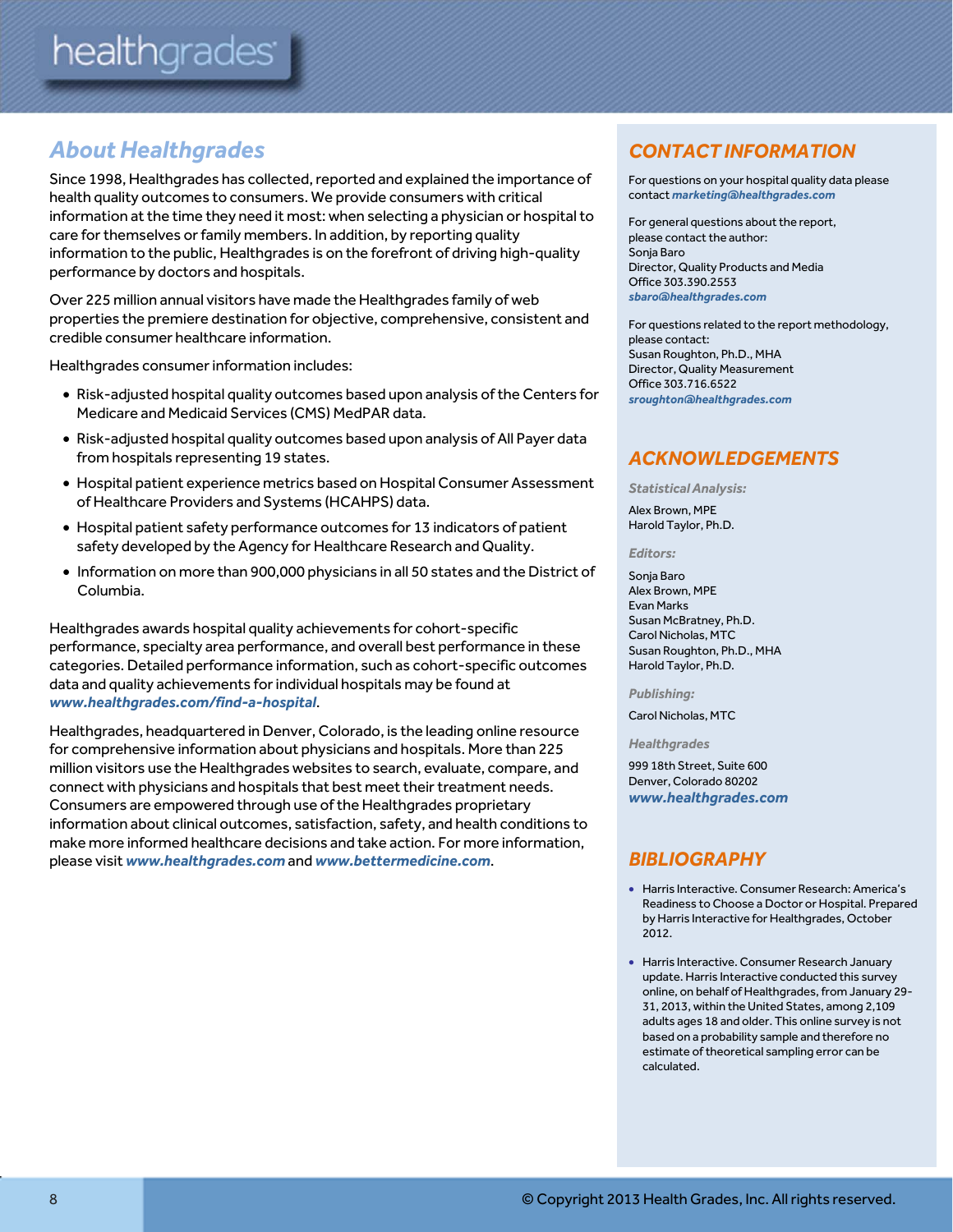# *List of America's 100 Best Hospitals 2013*

**Table 3: America's 100 Best Hospitals Award Recipients America's 50 Best Hospitals are identified by yellow highlight.** 

| <b>Core Based Statistical Area</b>                          | America's 100 Best Hospitals Award Recipients 2013         | City                | <b>State</b> |
|-------------------------------------------------------------|------------------------------------------------------------|---------------------|--------------|
| Phoenix-Mesa-Glendale, AZ                                   | <b>Mayo Clinic Hospital</b>                                | Phoenix             | AZ           |
| Los Angeles-Long Beach-Santa<br>Ana, CA                     | Hoag Memorial Hospital Presbyterian                        | Newport Beach       | CA           |
|                                                             | Huntington Memorial Hospital                               | Pasadena            | CA           |
|                                                             | Saddleback Memorial Medical Center - Laguna Hills          | Laguna Hills        | CA           |
|                                                             | Including: Saddleback Memorial Medical Center San Clemente | San Clemente        | CA           |
|                                                             | Saint John's Health Center                                 | Santa Monica        | CA           |
|                                                             | <b>Saint Vincent Medical Center</b>                        | Los Angeles         | CA           |
| San Diego-Carlsbad-San Marcos,<br>CA                        | <b>Scripps Mercy Hospital</b>                              | San Diego           | CA           |
|                                                             | Including: Scripps Mercy Hospital Chula Vista              | Chula Vista         | CA           |
| San Francisco-Oakland-Fremont,<br>CA                        | John Muir Medical Center - Walnut Creek                    | <b>Walnut Creek</b> | СA           |
|                                                             | Peninsula Medical Center                                   | <b>Burlingame</b>   | CA           |
|                                                             | Including: Mills Health Center                             | San Mateo           | CA           |
|                                                             | Sequoia Hospital                                           | Redwood City        | CA           |
| Colorado Springs, CO                                        | <b>Penrose St. Francis Health Services</b>                 | Colorado Springs    | CO           |
|                                                             | <b>Including: Saint Francis Medical Center</b>             | Colorado Springs    | CO           |
| Greeley, CO                                                 | North Colorado Medical Center                              | Greeley             | CO           |
| Hartford-West Hartford-East<br>Hartford, CT                 | Hartford Hospital                                          | Hartford            | <b>CT</b>    |
|                                                             | Middlesex Hospital                                         | Middletown          | <b>CT</b>    |
| Cape Coral-Fort Myers, FL                                   | Lee Memorial Hospital                                      | Fort Myers          | FL.          |
|                                                             | Including: HealthPark MC / Lee Memorial                    | Fort Myers          | FL           |
| Deltona-Daytona Beach-Ormond<br>Beach, FL                   | Florida Hospital Fish Memorial                             | Orange City         | FL.          |
| Miami-Fort Lauderdale-Pompano<br>Beach, FL                  | <b>Boca Raton Regional Hospital</b>                        | <b>Boca Raton</b>   | <b>FL</b>    |
|                                                             | <b>Cleveland Clinic Florida</b>                            | Weston              | FL           |
|                                                             | <b>Delray Medical Center</b>                               | Delray Beach        | FL.          |
|                                                             | <b>Jupiter Medical Center</b>                              | Jupiter             | FL           |
|                                                             | <b>Kendall Regional Medical Center</b>                     | Miami               | FL           |
| North Port-Bradenton-Sarasota,<br>FL.                       | Sarasota Memorial Hospital                                 | Sarasota            | FL           |
|                                                             |                                                            |                     |              |
| Ocala, FL                                                   | <b>Munroe Regional Medical Center</b>                      | Ocala               | FL.          |
| Port St. Lucie, FL                                          | <b>Martin Memorial Medical Center</b>                      | Stuart              | FL.          |
|                                                             | Including: Martin Memorial Hospital South                  | Stuart              | FL           |
| Sebastian-Vero Beach, FL<br>Atlanta-Sandy Springs-Marietta, | Sebastian River Medical Center                             | Sebastian           | FL.          |
| GA                                                          |                                                            |                     |              |
|                                                             | Piedmont Fayette Hospital                                  | Fayetteville        | GA           |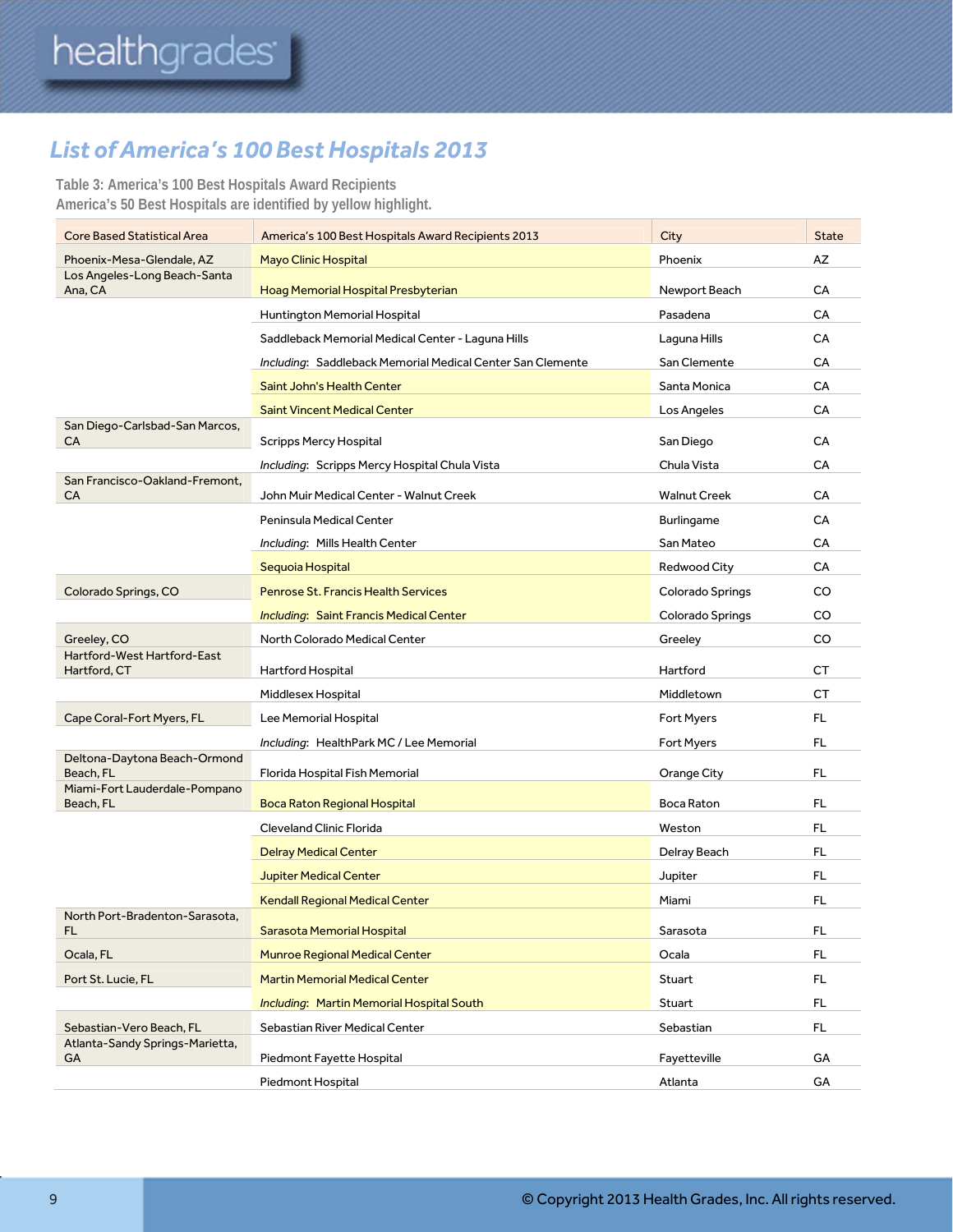# healthgrades<sup>®</sup>

#### **Table 3: America's 100 Best Hospitals Award Recipients (continued) America's 50 Best Hospitals are identified by yellow highlight.**

| GA<br>Gainesville, GA<br><b>Northeast Georgia Medical Center</b><br>Gainesville<br><b>Houston Medical Center</b><br><b>Warner Robins</b><br>GA<br>Warner Robins, GA<br>Mercy Medical Center - Cedar Rapids<br>Cedar Rapids<br>IA<br>Cedar Rapids, IA<br>Cedar Rapids<br>ΙA<br>Saint Luke's Hospital<br>Chicago-Joliet-Naperville, IL-IN-<br>WI<br><b>Advocate Good Samaritan Hospital</b><br><b>Downers Grove</b><br>IL<br><b>Alexian Brothers Medical Center</b><br>Elk Grove Village<br>IL<br>Ingalls Memorial Hospital<br>IL<br>Harvey<br>Palos Heights<br>IL<br><b>Palos Community Hospital</b><br>Provena Saint Joseph Medical Center<br>Joliet<br>IL<br><b>Saint Alexius Medical Center</b><br><b>Hoffman Estates</b><br>IL<br>Skokie<br>IL.<br><b>Skokie Hospital</b><br>Chicago-Joliet-Naperville, IL-IN-<br><b>WI: IN Hospitals</b><br><b>Community Hospital</b><br>IN<br>Munster<br>Indianapolis-Carmel, IN<br>IN<br>Indiana University Health Methodist Hospital<br>Indianapolis<br>Including: Indiana University Health University Hospital<br>Indianapolis<br>IN<br>IN<br>St. Vincent Indianapolis Hospital<br>Indianapolis<br>Including: St. Vincent Women's Hospital<br>IN<br>Indianapolis<br>Wichita, KS<br>Wichita<br>ΚS<br>Via Christi Hospital<br>Cincinnati-Middletown, OH-KY-<br>KY<br>IN: KY Hospitals<br>Edgewood<br>St. Elizabeth Edgewood<br>Owensboro, KY<br>Owensboro Medical Health System<br>Owensboro<br>ΚY<br>New Orleans-Metairie-Kenner,<br><b>Ochsner Medical Center</b><br><b>New Orleans</b><br>LA<br>LA<br>Including: Ochsner Medical Center - Westbank<br>LA<br>Gretna<br>Baltimore-Towson, MD<br>MedStar Franklin Square Hospital Center<br><b>Baltimore</b><br>MD<br>MD<br>MedStar Good Samaritan Hospital<br>Baltimore<br><b>Greater Baltimore Medical Center</b><br><b>Baltimore</b><br>MD<br><b>Baltimore</b><br>MD<br>MedStar Harbor Hospital<br>MD<br>Saint Joseph Medical Center<br>Towson |
|------------------------------------------------------------------------------------------------------------------------------------------------------------------------------------------------------------------------------------------------------------------------------------------------------------------------------------------------------------------------------------------------------------------------------------------------------------------------------------------------------------------------------------------------------------------------------------------------------------------------------------------------------------------------------------------------------------------------------------------------------------------------------------------------------------------------------------------------------------------------------------------------------------------------------------------------------------------------------------------------------------------------------------------------------------------------------------------------------------------------------------------------------------------------------------------------------------------------------------------------------------------------------------------------------------------------------------------------------------------------------------------------------------------------------------------------------------------------------------------------------------------------------------------------------------------------------------------------------------------------------------------------------------------------------------------------------------------------------------------------------------------------------------------------------------------------------------------------------------------------------------------------------------------------------------------|
|                                                                                                                                                                                                                                                                                                                                                                                                                                                                                                                                                                                                                                                                                                                                                                                                                                                                                                                                                                                                                                                                                                                                                                                                                                                                                                                                                                                                                                                                                                                                                                                                                                                                                                                                                                                                                                                                                                                                          |
|                                                                                                                                                                                                                                                                                                                                                                                                                                                                                                                                                                                                                                                                                                                                                                                                                                                                                                                                                                                                                                                                                                                                                                                                                                                                                                                                                                                                                                                                                                                                                                                                                                                                                                                                                                                                                                                                                                                                          |
|                                                                                                                                                                                                                                                                                                                                                                                                                                                                                                                                                                                                                                                                                                                                                                                                                                                                                                                                                                                                                                                                                                                                                                                                                                                                                                                                                                                                                                                                                                                                                                                                                                                                                                                                                                                                                                                                                                                                          |
|                                                                                                                                                                                                                                                                                                                                                                                                                                                                                                                                                                                                                                                                                                                                                                                                                                                                                                                                                                                                                                                                                                                                                                                                                                                                                                                                                                                                                                                                                                                                                                                                                                                                                                                                                                                                                                                                                                                                          |
|                                                                                                                                                                                                                                                                                                                                                                                                                                                                                                                                                                                                                                                                                                                                                                                                                                                                                                                                                                                                                                                                                                                                                                                                                                                                                                                                                                                                                                                                                                                                                                                                                                                                                                                                                                                                                                                                                                                                          |
|                                                                                                                                                                                                                                                                                                                                                                                                                                                                                                                                                                                                                                                                                                                                                                                                                                                                                                                                                                                                                                                                                                                                                                                                                                                                                                                                                                                                                                                                                                                                                                                                                                                                                                                                                                                                                                                                                                                                          |
|                                                                                                                                                                                                                                                                                                                                                                                                                                                                                                                                                                                                                                                                                                                                                                                                                                                                                                                                                                                                                                                                                                                                                                                                                                                                                                                                                                                                                                                                                                                                                                                                                                                                                                                                                                                                                                                                                                                                          |
|                                                                                                                                                                                                                                                                                                                                                                                                                                                                                                                                                                                                                                                                                                                                                                                                                                                                                                                                                                                                                                                                                                                                                                                                                                                                                                                                                                                                                                                                                                                                                                                                                                                                                                                                                                                                                                                                                                                                          |
|                                                                                                                                                                                                                                                                                                                                                                                                                                                                                                                                                                                                                                                                                                                                                                                                                                                                                                                                                                                                                                                                                                                                                                                                                                                                                                                                                                                                                                                                                                                                                                                                                                                                                                                                                                                                                                                                                                                                          |
|                                                                                                                                                                                                                                                                                                                                                                                                                                                                                                                                                                                                                                                                                                                                                                                                                                                                                                                                                                                                                                                                                                                                                                                                                                                                                                                                                                                                                                                                                                                                                                                                                                                                                                                                                                                                                                                                                                                                          |
|                                                                                                                                                                                                                                                                                                                                                                                                                                                                                                                                                                                                                                                                                                                                                                                                                                                                                                                                                                                                                                                                                                                                                                                                                                                                                                                                                                                                                                                                                                                                                                                                                                                                                                                                                                                                                                                                                                                                          |
|                                                                                                                                                                                                                                                                                                                                                                                                                                                                                                                                                                                                                                                                                                                                                                                                                                                                                                                                                                                                                                                                                                                                                                                                                                                                                                                                                                                                                                                                                                                                                                                                                                                                                                                                                                                                                                                                                                                                          |
|                                                                                                                                                                                                                                                                                                                                                                                                                                                                                                                                                                                                                                                                                                                                                                                                                                                                                                                                                                                                                                                                                                                                                                                                                                                                                                                                                                                                                                                                                                                                                                                                                                                                                                                                                                                                                                                                                                                                          |
|                                                                                                                                                                                                                                                                                                                                                                                                                                                                                                                                                                                                                                                                                                                                                                                                                                                                                                                                                                                                                                                                                                                                                                                                                                                                                                                                                                                                                                                                                                                                                                                                                                                                                                                                                                                                                                                                                                                                          |
|                                                                                                                                                                                                                                                                                                                                                                                                                                                                                                                                                                                                                                                                                                                                                                                                                                                                                                                                                                                                                                                                                                                                                                                                                                                                                                                                                                                                                                                                                                                                                                                                                                                                                                                                                                                                                                                                                                                                          |
|                                                                                                                                                                                                                                                                                                                                                                                                                                                                                                                                                                                                                                                                                                                                                                                                                                                                                                                                                                                                                                                                                                                                                                                                                                                                                                                                                                                                                                                                                                                                                                                                                                                                                                                                                                                                                                                                                                                                          |
|                                                                                                                                                                                                                                                                                                                                                                                                                                                                                                                                                                                                                                                                                                                                                                                                                                                                                                                                                                                                                                                                                                                                                                                                                                                                                                                                                                                                                                                                                                                                                                                                                                                                                                                                                                                                                                                                                                                                          |
|                                                                                                                                                                                                                                                                                                                                                                                                                                                                                                                                                                                                                                                                                                                                                                                                                                                                                                                                                                                                                                                                                                                                                                                                                                                                                                                                                                                                                                                                                                                                                                                                                                                                                                                                                                                                                                                                                                                                          |
|                                                                                                                                                                                                                                                                                                                                                                                                                                                                                                                                                                                                                                                                                                                                                                                                                                                                                                                                                                                                                                                                                                                                                                                                                                                                                                                                                                                                                                                                                                                                                                                                                                                                                                                                                                                                                                                                                                                                          |
|                                                                                                                                                                                                                                                                                                                                                                                                                                                                                                                                                                                                                                                                                                                                                                                                                                                                                                                                                                                                                                                                                                                                                                                                                                                                                                                                                                                                                                                                                                                                                                                                                                                                                                                                                                                                                                                                                                                                          |
|                                                                                                                                                                                                                                                                                                                                                                                                                                                                                                                                                                                                                                                                                                                                                                                                                                                                                                                                                                                                                                                                                                                                                                                                                                                                                                                                                                                                                                                                                                                                                                                                                                                                                                                                                                                                                                                                                                                                          |
|                                                                                                                                                                                                                                                                                                                                                                                                                                                                                                                                                                                                                                                                                                                                                                                                                                                                                                                                                                                                                                                                                                                                                                                                                                                                                                                                                                                                                                                                                                                                                                                                                                                                                                                                                                                                                                                                                                                                          |
|                                                                                                                                                                                                                                                                                                                                                                                                                                                                                                                                                                                                                                                                                                                                                                                                                                                                                                                                                                                                                                                                                                                                                                                                                                                                                                                                                                                                                                                                                                                                                                                                                                                                                                                                                                                                                                                                                                                                          |
|                                                                                                                                                                                                                                                                                                                                                                                                                                                                                                                                                                                                                                                                                                                                                                                                                                                                                                                                                                                                                                                                                                                                                                                                                                                                                                                                                                                                                                                                                                                                                                                                                                                                                                                                                                                                                                                                                                                                          |
|                                                                                                                                                                                                                                                                                                                                                                                                                                                                                                                                                                                                                                                                                                                                                                                                                                                                                                                                                                                                                                                                                                                                                                                                                                                                                                                                                                                                                                                                                                                                                                                                                                                                                                                                                                                                                                                                                                                                          |
|                                                                                                                                                                                                                                                                                                                                                                                                                                                                                                                                                                                                                                                                                                                                                                                                                                                                                                                                                                                                                                                                                                                                                                                                                                                                                                                                                                                                                                                                                                                                                                                                                                                                                                                                                                                                                                                                                                                                          |
|                                                                                                                                                                                                                                                                                                                                                                                                                                                                                                                                                                                                                                                                                                                                                                                                                                                                                                                                                                                                                                                                                                                                                                                                                                                                                                                                                                                                                                                                                                                                                                                                                                                                                                                                                                                                                                                                                                                                          |
| ΜI<br><b>Beaumont Hospital - Troy</b><br>Troy<br>Detroit-Warren-Livonia, MI                                                                                                                                                                                                                                                                                                                                                                                                                                                                                                                                                                                                                                                                                                                                                                                                                                                                                                                                                                                                                                                                                                                                                                                                                                                                                                                                                                                                                                                                                                                                                                                                                                                                                                                                                                                                                                                              |
| <b>Providence Hospital</b><br>Southfield<br>MI                                                                                                                                                                                                                                                                                                                                                                                                                                                                                                                                                                                                                                                                                                                                                                                                                                                                                                                                                                                                                                                                                                                                                                                                                                                                                                                                                                                                                                                                                                                                                                                                                                                                                                                                                                                                                                                                                           |
| <b>Saint Mary Mercy Hospital</b><br>Livonia<br>MI                                                                                                                                                                                                                                                                                                                                                                                                                                                                                                                                                                                                                                                                                                                                                                                                                                                                                                                                                                                                                                                                                                                                                                                                                                                                                                                                                                                                                                                                                                                                                                                                                                                                                                                                                                                                                                                                                        |
| Grand Rapids-Wyoming, MI<br>Spectrum Health Butterworth Hospital<br><b>Grand Rapids</b><br>ΜI                                                                                                                                                                                                                                                                                                                                                                                                                                                                                                                                                                                                                                                                                                                                                                                                                                                                                                                                                                                                                                                                                                                                                                                                                                                                                                                                                                                                                                                                                                                                                                                                                                                                                                                                                                                                                                            |
| Including: Spectrum Health Blodgett Hospital<br><b>Grand Rapids</b><br>ΜI                                                                                                                                                                                                                                                                                                                                                                                                                                                                                                                                                                                                                                                                                                                                                                                                                                                                                                                                                                                                                                                                                                                                                                                                                                                                                                                                                                                                                                                                                                                                                                                                                                                                                                                                                                                                                                                                |
| Holland-Grand Haven, MI<br>Holland<br>ΜI<br><b>Holland Hospital</b>                                                                                                                                                                                                                                                                                                                                                                                                                                                                                                                                                                                                                                                                                                                                                                                                                                                                                                                                                                                                                                                                                                                                                                                                                                                                                                                                                                                                                                                                                                                                                                                                                                                                                                                                                                                                                                                                      |
| Jackson, MI<br>Allegiance Health<br>Jackson<br>ΜI                                                                                                                                                                                                                                                                                                                                                                                                                                                                                                                                                                                                                                                                                                                                                                                                                                                                                                                                                                                                                                                                                                                                                                                                                                                                                                                                                                                                                                                                                                                                                                                                                                                                                                                                                                                                                                                                                        |
| Kalamazoo-Portage, MI<br>Bronson Methodist Hospital<br>Kalamazoo<br>ΜI                                                                                                                                                                                                                                                                                                                                                                                                                                                                                                                                                                                                                                                                                                                                                                                                                                                                                                                                                                                                                                                                                                                                                                                                                                                                                                                                                                                                                                                                                                                                                                                                                                                                                                                                                                                                                                                                   |
| <b>Traverse City</b><br>ΜI<br>Traverse City, MI<br><b>Munson Medical Center</b>                                                                                                                                                                                                                                                                                                                                                                                                                                                                                                                                                                                                                                                                                                                                                                                                                                                                                                                                                                                                                                                                                                                                                                                                                                                                                                                                                                                                                                                                                                                                                                                                                                                                                                                                                                                                                                                          |
| Duluth, MN-WI<br>Duluth<br>MN<br>Saint Luke's Hospital                                                                                                                                                                                                                                                                                                                                                                                                                                                                                                                                                                                                                                                                                                                                                                                                                                                                                                                                                                                                                                                                                                                                                                                                                                                                                                                                                                                                                                                                                                                                                                                                                                                                                                                                                                                                                                                                                   |
| Minneapolis-St. Paul-<br>MN<br>Bloomington, MN-WI<br><b>North Memorial</b><br>Robbinsdale                                                                                                                                                                                                                                                                                                                                                                                                                                                                                                                                                                                                                                                                                                                                                                                                                                                                                                                                                                                                                                                                                                                                                                                                                                                                                                                                                                                                                                                                                                                                                                                                                                                                                                                                                                                                                                                |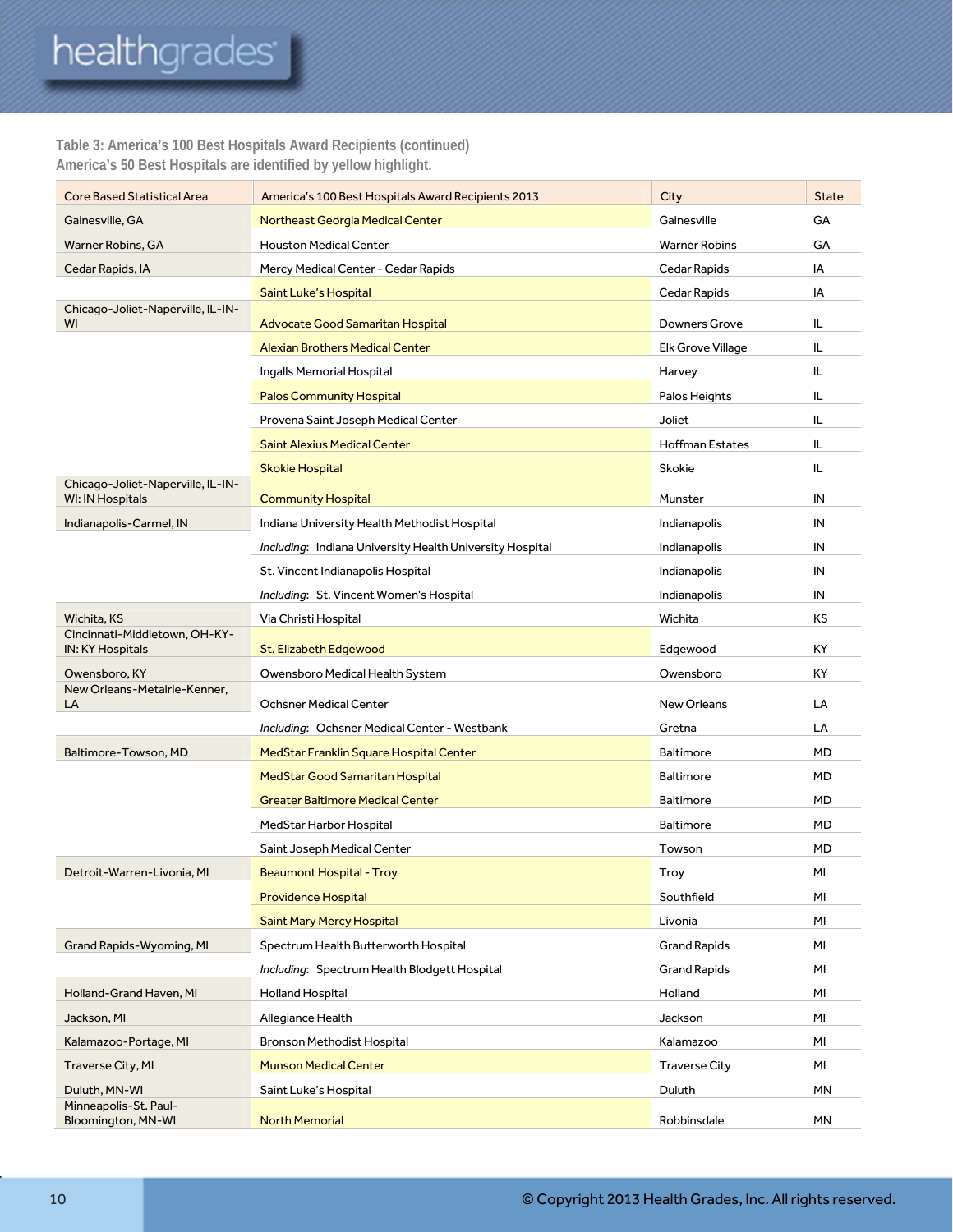# healthgrades<sup>®</sup>

#### **Table 3: America's 100 Best Hospitals Award Recipients (continued) America's 50 Best Hospitals are identified by yellow highlight.**

| <b>Core Based Statistical Area</b>                                      | America's 100 Best Hospitals Award Recipients 2013                                                                                               | City                        | <b>State</b>    |
|-------------------------------------------------------------------------|--------------------------------------------------------------------------------------------------------------------------------------------------|-----------------------------|-----------------|
| Branson, MO                                                             | <b>Skaggs Regional Medical Center</b>                                                                                                            | <b>Branson</b>              | <b>MO</b>       |
| Columbia, MO                                                            | <b>Boone Hospital Center</b>                                                                                                                     | Columbia                    | <b>MO</b>       |
| St. Louis, MO-IL                                                        | Missouri Baptist Medical Center                                                                                                                  | Saint Louis                 | <b>MO</b>       |
|                                                                         | <b>St. Luke's Hospital</b>                                                                                                                       | Chesterfield                | <b>MO</b>       |
| Great Falls, MT                                                         | Benefis Health System                                                                                                                            | <b>Great Falls</b>          | MT              |
| Raleigh-Cary, NC                                                        | <b>Rex Hospital</b>                                                                                                                              | Raleigh                     | <b>NC</b>       |
| Lincoln, NE                                                             | <b>BryanLGH Medical Center East</b>                                                                                                              | Lincoln                     | <b>NE</b>       |
|                                                                         | Including: BryanLGH Medical Center West                                                                                                          | Lincoln                     | <b>NE</b>       |
| New York-Northern New Jersey-<br>Long Island,<br>NY-NJ-PA: NJ Hospitals | <b>Community Medical Center</b>                                                                                                                  | <b>Toms River</b>           | NJ              |
|                                                                         | <b>Hackensack University Medical Center</b>                                                                                                      | Hackensack                  | <b>NJ</b>       |
| Albany-Schenectady-Troy, NY                                             | Albany Medical Center Hospital                                                                                                                   | Albany                      | <b>NY</b>       |
| New York-Northern New Jersey-<br>Long Island,                           |                                                                                                                                                  |                             |                 |
| NY-NJ-PA: NY Hospitals                                                  | <b>Maimonides Medical Center</b>                                                                                                                 | Brooklyn                    | <b>NY</b>       |
|                                                                         | New York - Presbyterian Hospital                                                                                                                 | New York                    | <b>NY</b>       |
|                                                                         | Including: New York - Presbyterian Hospital / Allen Pavillion<br>New York - Presbyterian Hospital / Columbia<br><b>University Medical Center</b> | New York<br>New York        | NY<br><b>NY</b> |
| Akron, OH                                                               | <b>Akron General Medical Center</b>                                                                                                              | Akron                       | OH              |
| Canton-Massillon, OH                                                    | Aultman Hospital                                                                                                                                 | Canton                      | OH              |
| Cincinnati-Middletown,                                                  |                                                                                                                                                  |                             |                 |
| OH-KY-IN                                                                | <b>Bethesda North Hospital</b>                                                                                                                   | Cincinnati                  | OH              |
|                                                                         | <b>Christ Hospital</b>                                                                                                                           | Cincinnati                  | OH              |
| Cleveland-Elyria-Mentor, OH                                             | <b>EMH Elyria Medical Center</b>                                                                                                                 | Elyria                      | OH              |
|                                                                         | <b>Hillcrest Hospital</b>                                                                                                                        | Mayfield Heights            | OH              |
|                                                                         | <b>Marymount Hospital</b>                                                                                                                        | Garfield Heights            | OН              |
|                                                                         | South Pointe Hospital                                                                                                                            | <b>Warrensville Heights</b> | OH.             |
| Dayton, OH                                                              | <b>Grandview Medical Center</b>                                                                                                                  | Dayton                      | OH              |
| Allentown-Bethlehem-Easton,<br>PA-NJ                                    | <b>Lehigh Valley Hospital</b>                                                                                                                    | Allentown                   | PA              |
| Erie, PA                                                                | <b>Hamot Medical Center</b>                                                                                                                      | Erie                        | PA              |
| Lancaster, PA                                                           | <b>Lancaster General Hospital</b>                                                                                                                | Lancaster                   | PA              |
| Pittsburgh, PA                                                          | <b>Alle Kiski Medical Center</b>                                                                                                                 | Natrona Heights             | PA              |
|                                                                         | The Western Pennsylvania Hospital - Forbes Regional Campus                                                                                       | Monroeville                 | PA              |
| Anderson, SC                                                            | Anmed Health                                                                                                                                     | Anderson                    | SC              |
| Chattanooga, TN-GA                                                      | <b>Memorial Healthcare System</b>                                                                                                                | Chattanooga                 | TN              |
| Nashville-Davidson-<br>Murfreesboro-Franklin, TN                        | Saint Thomas Hospital                                                                                                                            | Nashville                   | TN              |